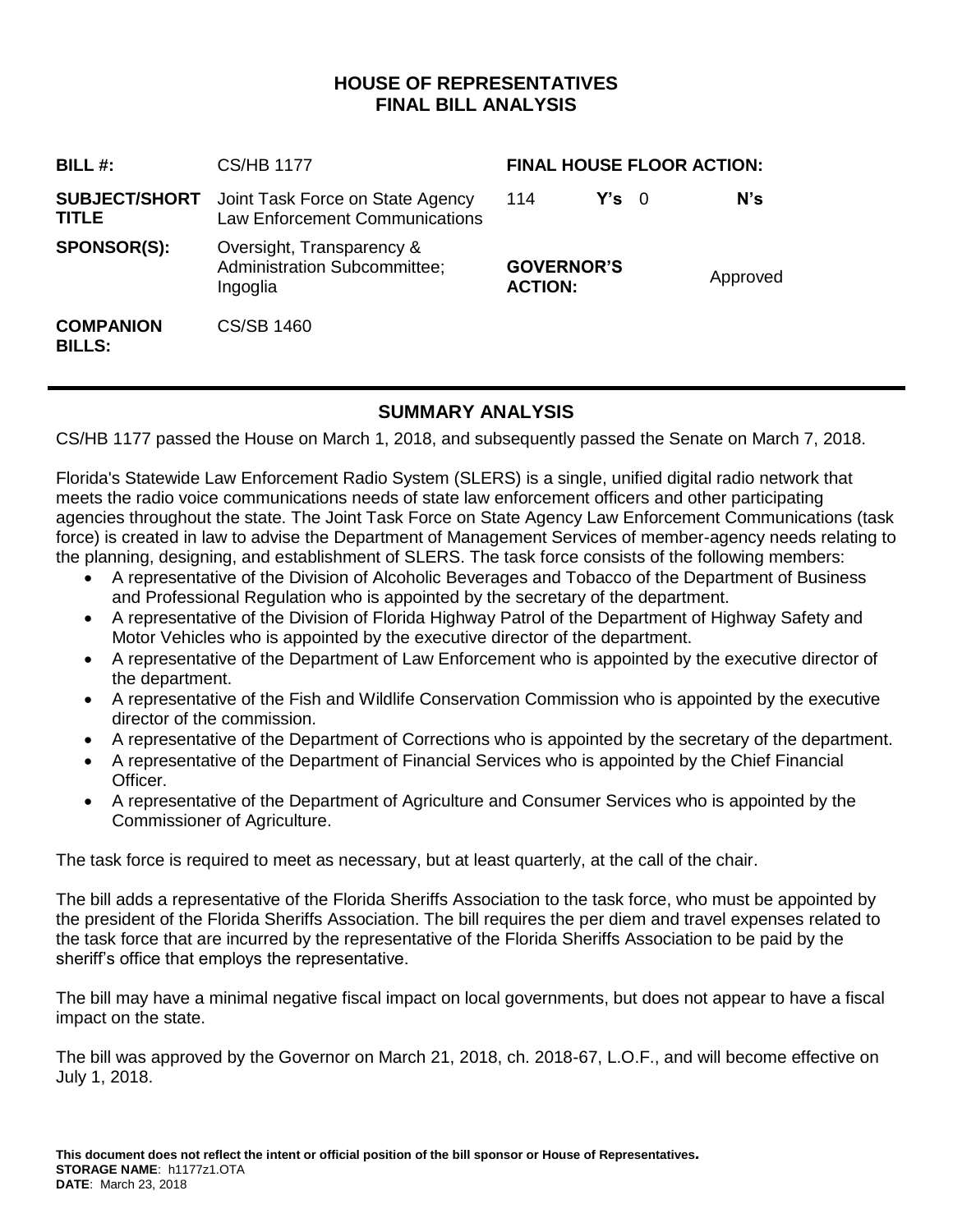# **I. SUBSTANTIVE INFORMATION**

#### A. EFFECT OF CHANGES:

#### **Background**

Florida's Statewide Law Enforcement Radio System (SLERS) is a single, unified digital radio network that meets the radio voice communications needs of state law enforcement officers and other participating agencies throughout the state. SLERS is a 800/700 (aircraft) MHz system consisting of 200 microwave sites, RF multi-sites, and RF simulcast sites. The SLERS all-digital radio network covers over 60,000 square miles (including 25 miles offshore) with 98 percent mobile coverage and portable coverage in selected areas. The Department of Management Services (DMS) was tasked with implementing SLERS and is responsible for ensuring the proper operation and maintenance of all common system equipment.<sup>1</sup>

The Joint Task Force on State Agency Law Enforcement Communications (task force) is created in law to advise DMS of member-agency needs relating to the planning, designing, and establishment of SLERS. The task force consists of the following members:

- A representative of the Division of Alcoholic Beverages and Tobacco of the Department of Business and Professional Regulation who is appointed by the secretary of the department.
- A representative of the Division of Florida Highway Patrol of the Department of Highway Safety and Motor Vehicles who is appointed by the executive director of the department.
- A representative of the Department of Law Enforcement who is appointed by the executive director of the department.
- A representative of the Fish and Wildlife Conservation Commission who is appointed by the executive director of the commission.
- A representative of the Department of Corrections who is appointed by the secretary of the department.
- A representative of the Department of Financial Services who is appointed by the Chief Financial Officer.
- A representative of the Department of Agriculture and Consumer Services who is appointed by the Commissioner of Agriculture.<sup>2</sup>

Each appointed member of the task force serves at the pleasure of the appointing official. Any vacancy on the task force is filled in the same manner as the original appointment. A task force member may, upon notification to the chair before the beginning of any scheduled meeting, appoint an alternative to represent the member on the task force and vote on task force business in his or her absence.<sup>3</sup>

The task force must elect a chair from among its members to serve a one-year term. A vacancy in the chair of the joint task force must be filled for the remainder of the unexpired term by an election of the task force members.<sup>4</sup>

The task force is required to meet as necessary, but at least quarterly, at the call of the chair and at the time and place designated by him or her. The per diem and travel expenses incurred by a member of the task force in attending its meetings and in attending to its affairs must be paid from funds budgeted to the state agency that the member represents.<sup>5</sup>

 $\overline{a}$ 

<sup>&</sup>lt;sup>1</sup> SLERS, Department of Management Services,

https://www.dms.myflorida.com/business\_operations/telecommunications/radio\_communications\_services/statewide\_law\_enforceme nt\_radio\_system\_slers (last visited Jan. 26, 2018).

<sup>&</sup>lt;sup>2</sup> Section 282.709(2)(a), F.S.

 $3$  Section 282.709(2)(b), F.S.

 $4$  Section 282.709(2)(c), F.S.

<sup>&</sup>lt;sup>5</sup> Section 282.709(2), F.S.